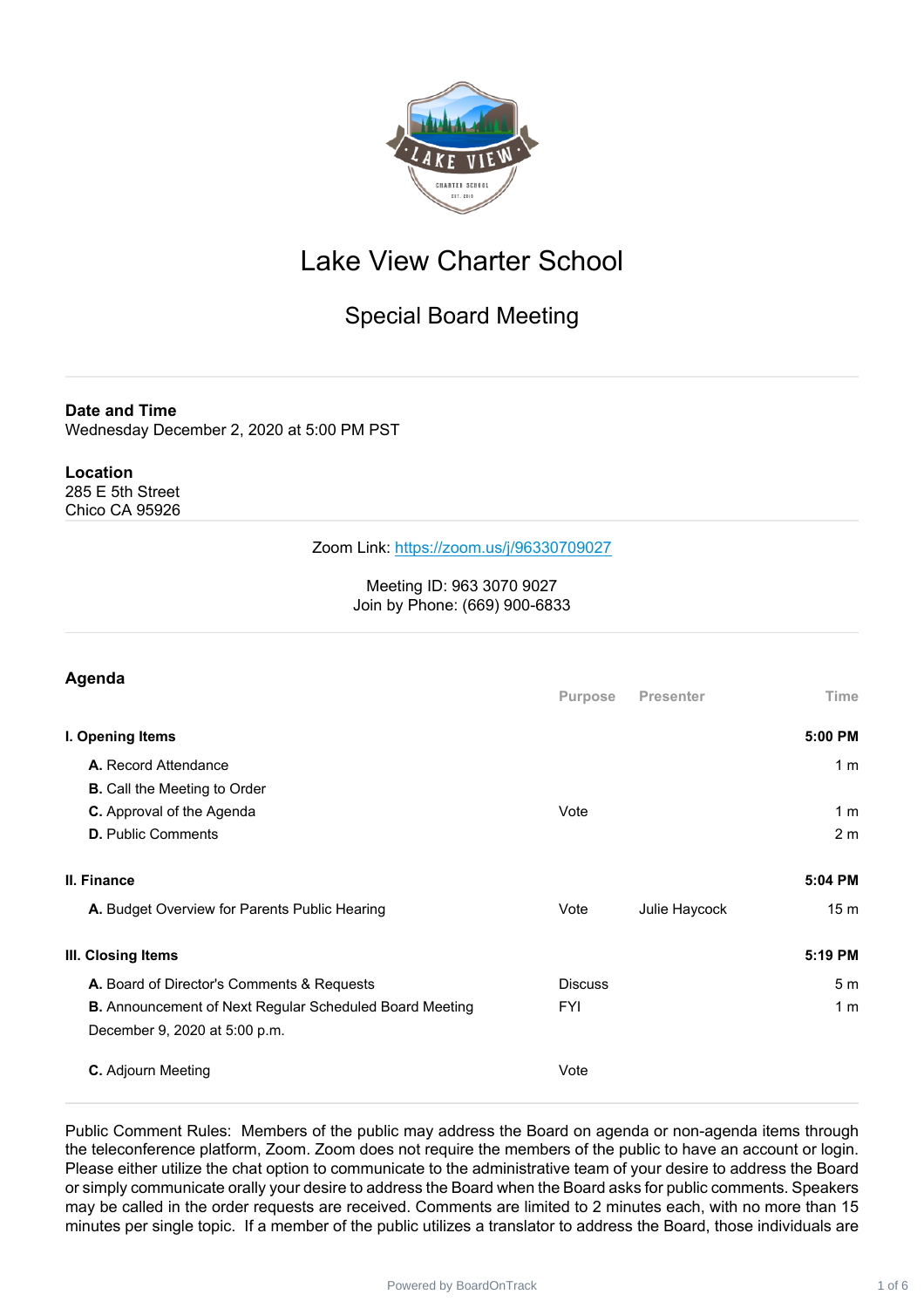allotted 4 minutes each. If the Board utilizes simultaneous translation equipment in a manner that allows the Board to hear the translated public testimony simultaneously, those individuals are allotted 2 minutes each. By law, the Board is allowed to take action only on items on the agenda. The Board may, at its discretion, refer a matter to school staff or calendar the issue for future discussion.

Note: The Governing Board encourages those with disabilities to participate fully in the public meeting process. If you need a disability-related modification or accommodation, including auxiliary aids or services, to participate in the public meeting, please contact the Governing Board Office at 951-290-3013 at least 48 hours before the scheduled board meeting so every reasonable effort can be made to accommodate you. (Government Code § 54954.2; Americans with Disabilities Act of 1990, § 202 (42 U.S.C. § 12132)). ais the Charter School - Contract 2 of 2 6Lake View Charter School - Special Board Board - Special Board School - Special Board School - Special Board School - Special Board School - Special Board School - Special Board Sc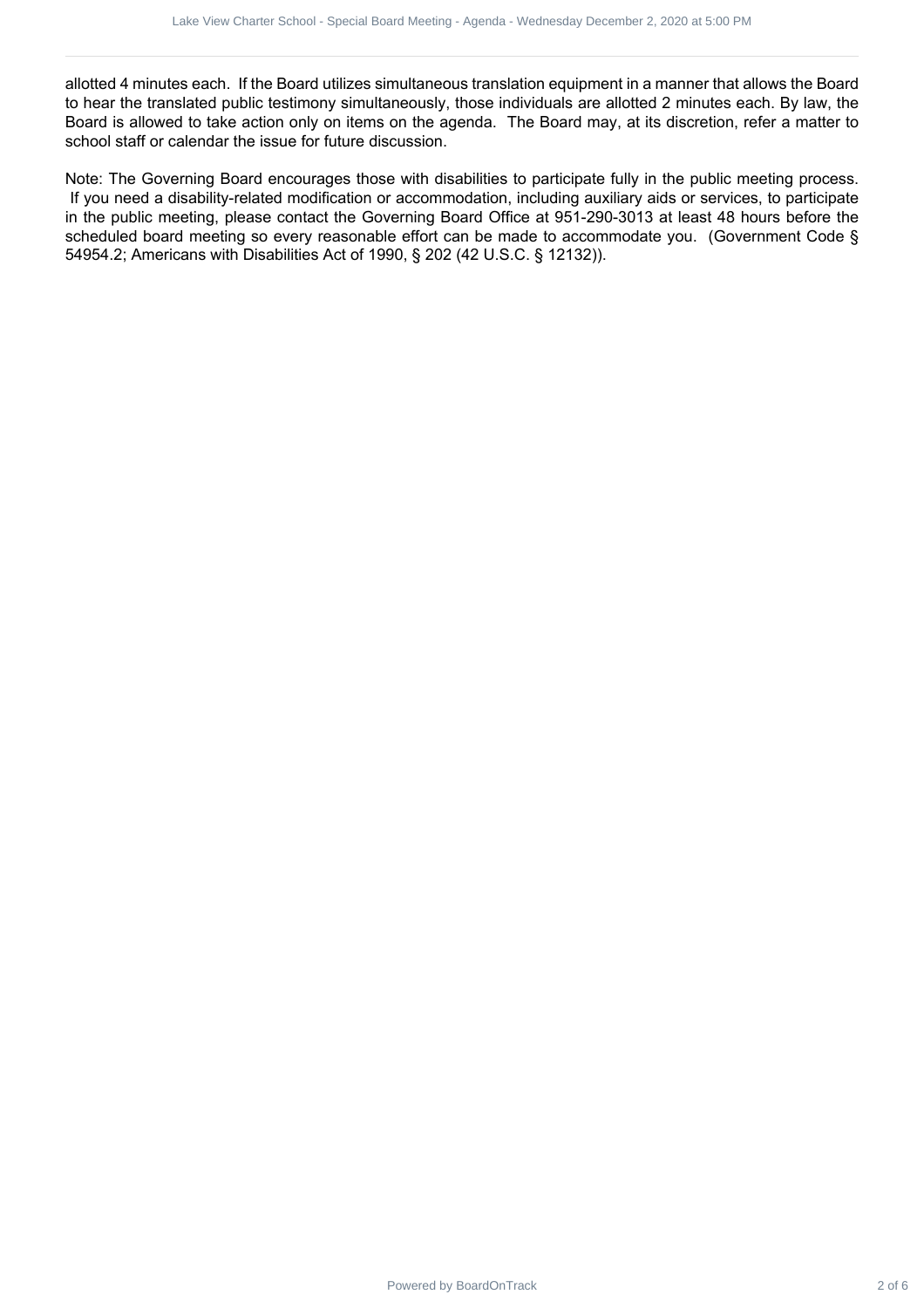# Cover Sheet

## Budget Overview for Parents Public Hearing

|                                                       | <b>Cover Sheet</b>                                                   |        |
|-------------------------------------------------------|----------------------------------------------------------------------|--------|
| <b>Budget Overview for Parents Public Hearing</b>     |                                                                      |        |
| Section:<br>Item:<br><b>Purpose:</b><br>Submitted by: | II. Finance<br>A. Budget Overview for Parents Public Hearing<br>Vote |        |
| <b>Related Material:</b>                              | Budget Overview for Parents 2020 - Lake View.pdf                     |        |
|                                                       |                                                                      |        |
|                                                       |                                                                      |        |
|                                                       |                                                                      |        |
|                                                       |                                                                      |        |
|                                                       |                                                                      |        |
|                                                       |                                                                      |        |
|                                                       |                                                                      |        |
|                                                       |                                                                      |        |
|                                                       |                                                                      |        |
|                                                       |                                                                      |        |
|                                                       |                                                                      |        |
|                                                       |                                                                      |        |
|                                                       |                                                                      |        |
|                                                       |                                                                      |        |
|                                                       |                                                                      |        |
|                                                       |                                                                      |        |
|                                                       |                                                                      |        |
|                                                       |                                                                      |        |
|                                                       | Powered by BoardOnTrack                                              | 3 of 6 |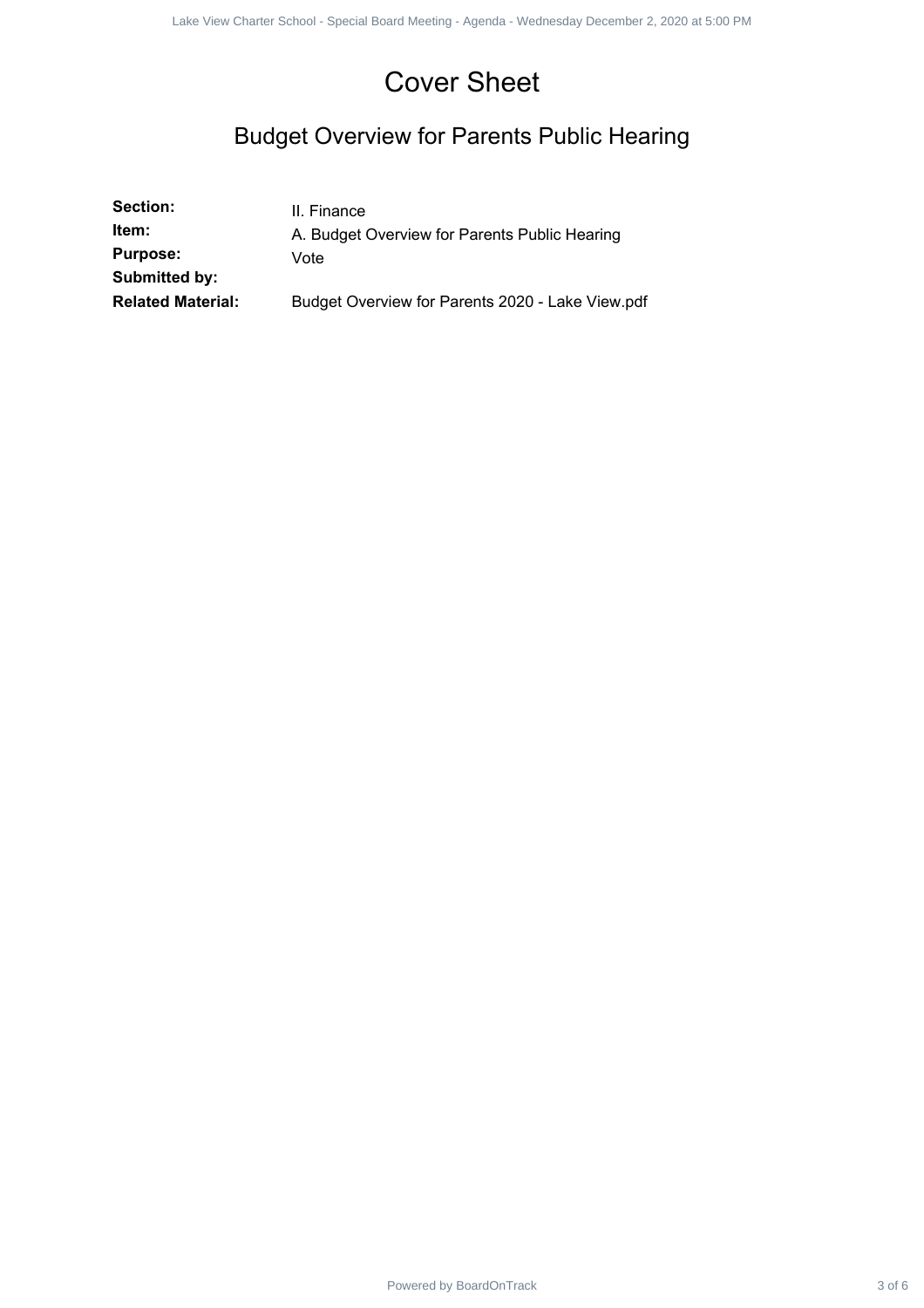# **LCFF Budget Overview for Parents**

Local Educational Agency (LEA) Name: Lake View Charter School CDS Code: 11 62596 0139550 School Year: 2020-2021 LEA contact information: Julie HaycockPrincipal(916) 660-2924julie@lakeviewcharterschool.org

School districts receive funding from different sources: state funds under the Local Control Funding Formula (LCFF), other state funds, local funds, and federal funds. LCFF funds include a base level of funding for all LEAs and extra funding - called "supplemental and concentration" grants - to LEAs based on the enrollment of high needs students (foster youth, English learners, and low-income students).



This chart shows the total general purpose revenue Lake View Charter School expects to receive in the coming year from all sources.

The total revenue projected for Lake View Charter School is \$4,388,355.00, of which \$3,986,237.00 is Local Control Funding Formula (LCFF) funds, \$348,981.00 is other state funds, \$0.00 is local funds, and \$53,137.00 is federal funds. Of the \$53,137.00 in federal funds, \$61,647.00 are federal CARES Act funds. Of the \$3,986,237.00 in LCFF Funds, \$364,755.00 is generated based on the enrollment of high needs students (foster youth, English learner, and low-income students).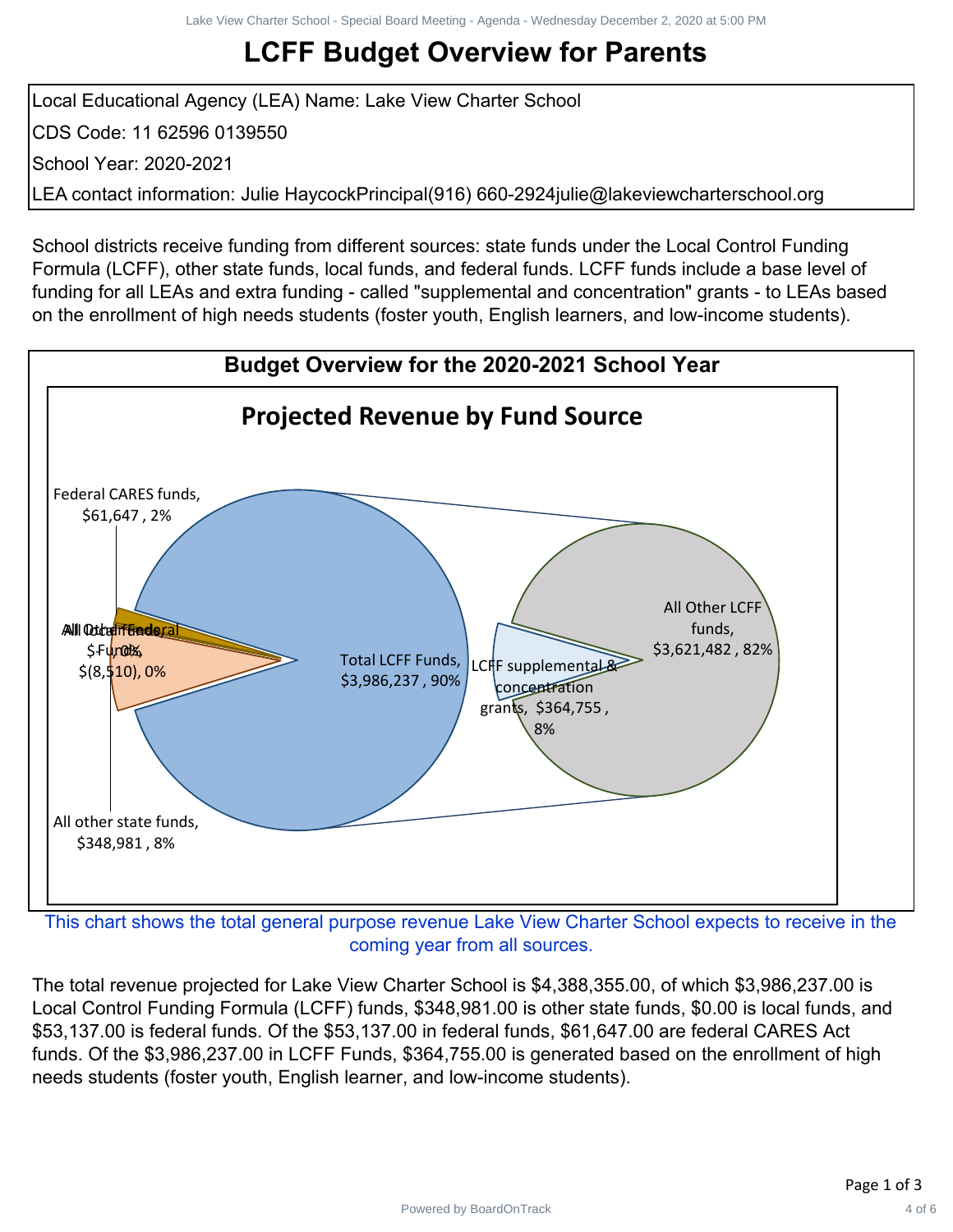# **LCFF Budget Overview for Parents**

For the 2020-21 school year school districts must work with parents, educators, students, and the community to develop a Learning Continuity and Attendance Plan (Learning Continuity Plan). The Learning Continuity Plan replaces the Local Control and Accountability Plan (LCAP) for the 2020–21 school year and provides school districts with the opportunity to desribe how they are planning to provide a high-quality education, social-emotional supports, and nutrition to their students during the COVID-19 pandemic.



This chart provides a quick summary of how much Lake View Charter School plans to spend for planned actions and services in the Learning Continuity Plan for 2020-2021and how much of the total is tied to increasing or improving services for high needs students.

Lake View Charter School plans to spend \$4,381,190.00 for the 2020-2021 school year. Of that amount, \$366,256.00 is tied to actions/services in the Learning Continuity Plan and \$4,014,934.00 is not included in the Learning Continuity Plan. The budgeted expenditures that are not included in the Learning Continuity Plan will be used for the following:

Staffing and related benefits, general instructional materials, special education related costs, and other general operational costs

Increased or Improved Services for High Needs Students in in the Learning Continuity Plan for the 2020-2021 School Year

In 2020-2021, Lake View Charter School is projecting it will receive \$364,755.00 based on the enrollment of foster youth, English learner, and low-income students. Lake View Charter School must describe how it intends to increase or improve services for high needs students in the Learning Continuity Plan. Lake View Charter School plans to spend \$364,756.00 towards meeting this requirement, as described in the Learning Continuity Plan.